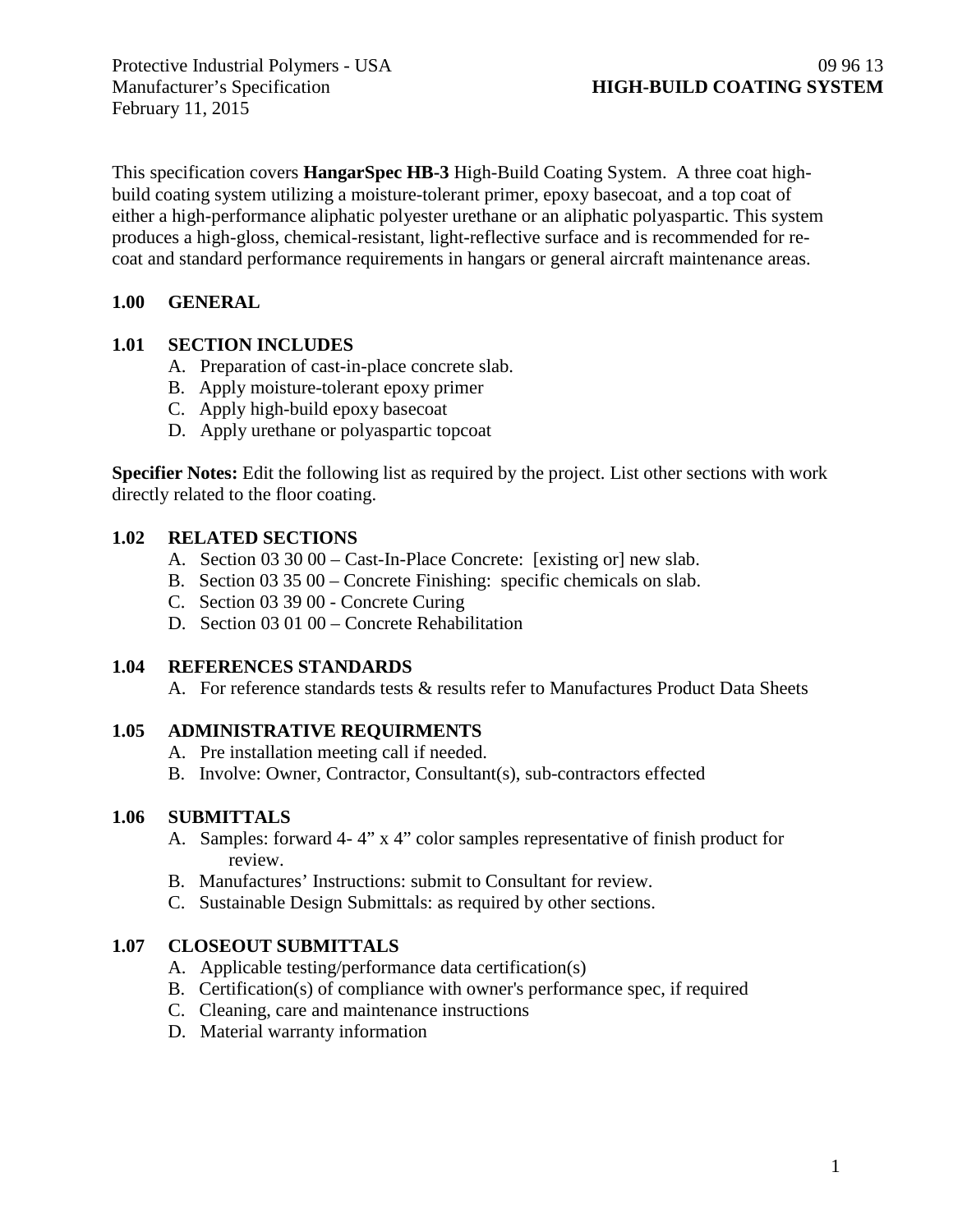# **1.08 QUALITY ASSURANCE**

- A. Regulatory Agency Sustainability Approvals
- B. Applicator: Use applicator experienced in application of specified materials for a minimum of [5] [Five] years on projects of similar size and complexity. Provide list of completed projects including project name and location, name of architect, name of material manufacturer, and approximate quantity of materials applied.
- C. Applicator's Personnel: Employ only persons trained for application of specified materials.

## **1.09 DELIVERY, STORAGE, AND HANDLING**

- A. Delivery: Deliver materials to site in manufacturer's original, unopened containers and packaging, with labels clearly identifying product name, manufacturer, batch or lot number, and date of manufacture. Do not store in direct sunlight or high heat conditions.
- B. Packaging Waste Management
- C. Storage:
	- 1. Store materials in accordance with manufacturer's instructions.
	- 2. Keep containers sealed until ready for use.
	- 3. Do not subject material to excessive heat or freezing; do not apply material that has been subjected to excessive heat or freezing. Material subjected to excessive heat or freezing shall be separated from inventory and destroyed by mixing all three components. The solid reacted product shall be disposed of in environmentally sound and regulatory compliant manner.
	- 4. Shelf life: 1 year after date of manufacture, in unopened containers, under normal conditions.
- D. Handling: Protect materials during handling and application to prevent damage or contamination.
- E. Condition materials for use to  $65^{\circ}F 75^{\circ}F (18^{\circ}C 24^{\circ}C)$  for 24 hours prior to application.

## **1.11 SITE CONDITIONS**

- A. Ambient Conditions
	- 1. Do not apply materials if floor or air temperature is below 65°F (18°C).
	- 2. Do not apply materials if relative humidity is above 85 percent or within 5º of dew point at time of application.
- B. Existing Conditions
	- 1. Utilities, including electric, water, heat and finished lighting to be supplied by General Contractor.
	- 2. Maintain room temperature between  $65^{\circ}F 75^{\circ}F (18^{\circ}C 24^{\circ}C)$  for 48 hours before, during and 48 hours after installation, or until cured.
	- 3. At the time of application ensure the minimum substrate temperature is above  $60^{\circ}$ F (15<sup>o</sup>C) and the substrate temperature is 5<sup>o</sup>F (3<sup>o</sup>C) above the measured dew point at the time of application.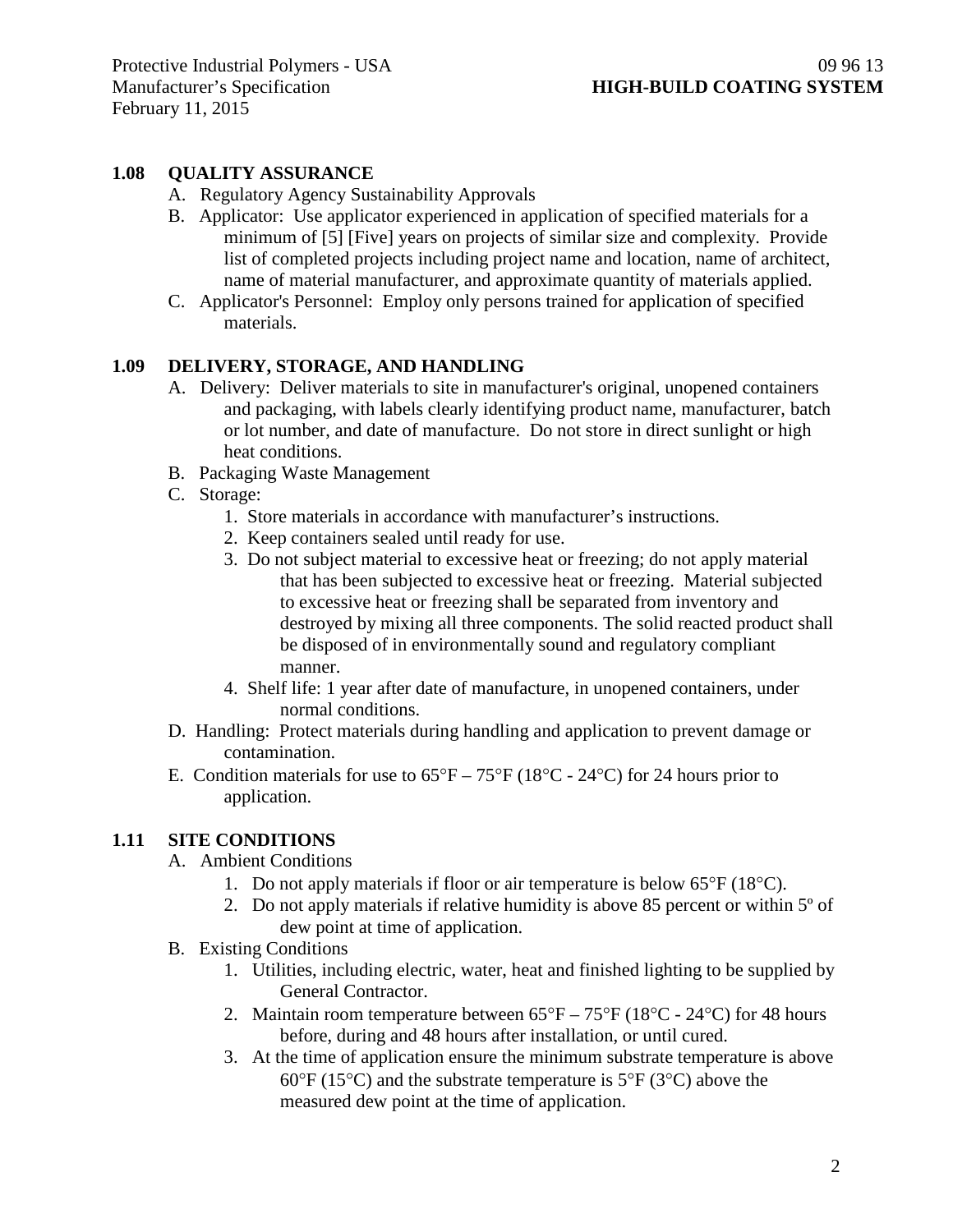- 4. Erect suitable barriers and post legible signs at points of entry to prevent traffic and trades from entering the work area during application and cure period of the floor.
- 5. Protection of finished floor from damage by subsequent trades shall be the responsibility of the General Contractor.

#### **1.12 MANUFACTURER WARRANTY**

- A. Provide warranty covering materials for a period of [1] [one] year after date of installation
- B. Installer to provide suitable warranty covering workmanship

#### **2.00 PRODUCTS**

#### **2.01 MANUFACTURER**

- A. Protective Industrial Polymers [www.protectpoly.com](http://www.protectpoly.com/) (866) 361-3331
- B. 7875 Bliss Parkway, North Ridgeville, Ohio 44039

#### **2.02 MATERIALS**

- A. Protect 1200 WR Moisture-Tolerant Epoxy Primer
- B. Protect 1000 HB Epoxy Basecoat
- C. Protect 2000 UR Urethane or Protect 4300 PA Polyaspartic Topcoat

#### **2.03 QUALITY CONTROL**

- A. Tests and Inspections: as required by Manufacturer.
- B. Non-Conforming Work: remove immediately and dispose off site.
- C. Coordination of Other Tests and Inspections

#### **3.00 EXECUTION**

#### **3.01 APPLICATOR**

A. Must be a recognized contractor of Protective Industrial Polymers

#### **3.02 EXAMINATION**

- A. Substrate:
	- 1. Free of curing membranes, silicate surface hardener, paint, or sealer and be structurally sound.
	- 2. If you suspect concrete has been treated or sealed, proceed with complete removal process.
	- 3. Consult your PIP representative for further instruction if silicate hardeners or membranes have been utilized.
- B. Moisture:
	- 1. Use only if the concrete has a maximum internal relative humidity of 75% using ASTM F2170.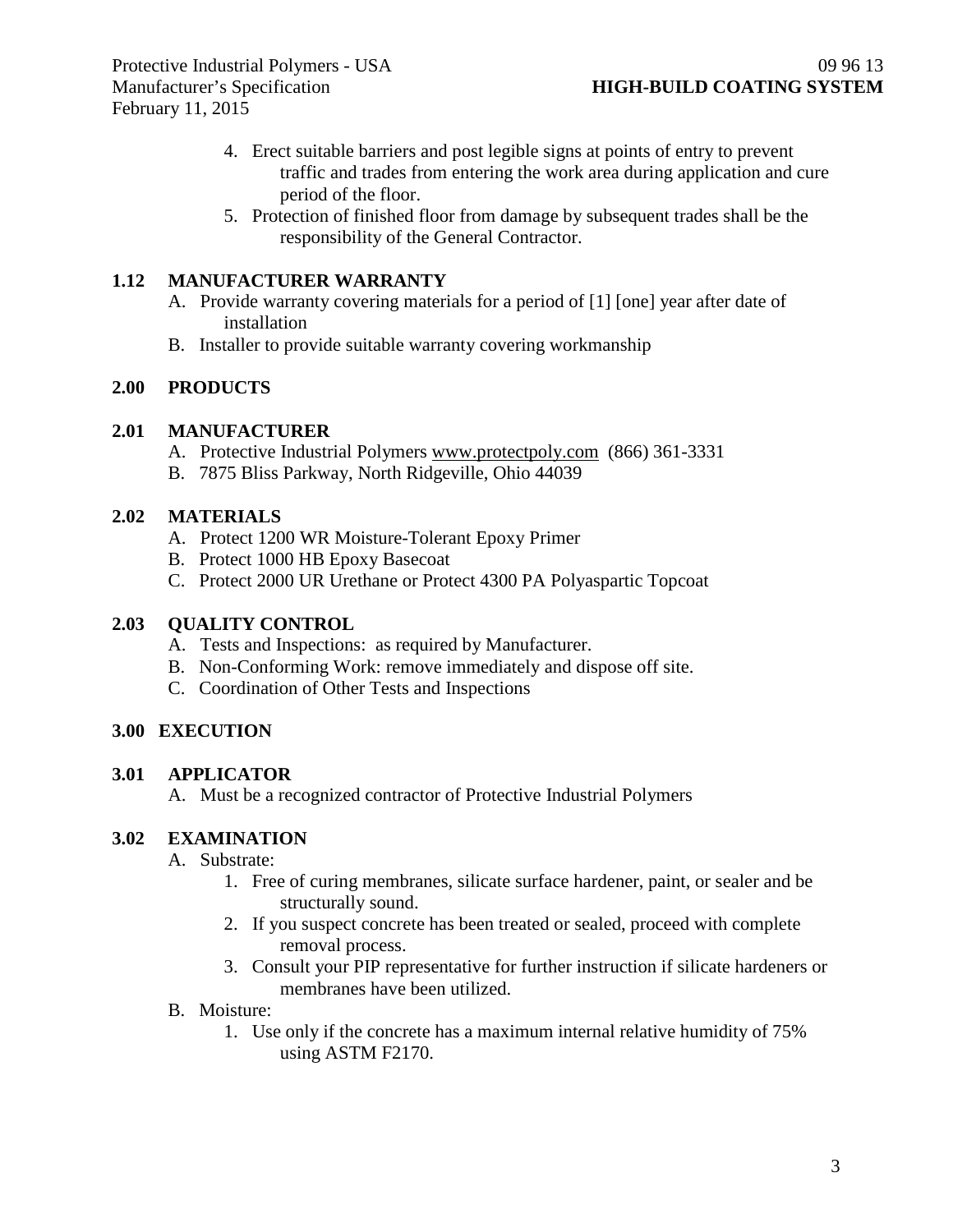# C. Vapor / Contamination:

- 1. Testing for MVT does not guarantee against future problems.
- 2. If there is no known vapor barrier or the vapor barrier is inadequate, there is an elevated risk of bond failure.
- 3. Other factors including the migration of oils, chemicals, excessive salts, or Alkali Silica Reaction (ASR) from the concrete from may also elevate the risk of adhesion difficulties.
- 4. Consult your PIP representative for approved mitigation treatments.

## D. Temperature:

1. During the application and cure of the coating, the substrate temperature, material temperature and room conditions must be maintained between 18˚C (65˚F) and 32˚C (90˚F).

## E. Humidity:

- 1. Relative Humidity (RH) should be limited to 30-80%.
- 2. DO NOT apply coatings unless the surface temperature is more than five degree over the dew point.

# **3.03 PREPARATION**

- A. Remove surface dirt, grease, oil, and contaminates by detergent scrubbing and rinse with clean (clear) water.
- B. Mechanical Preparation: Blasting or grinding the surface is the preferred method of preparation.
- C. The success of industrial diamond grinding as a concrete preparation method will vary depending on technique and the hardness of the concrete.

# **3.04 JOINTS**

- A. All non moving joints (control joints) may be filled with a semi-rigid joint compound such as Protect JF-Epoxy or Protect JF-Polyurea.
- B. Construction joints may need to be re-built and re-cut depending on conditions.
- C. Isolation or expansion joints should be left uncoated.

## **3.05 MIXING**

- A. Mix material in appropriate vessel as stated in the product's corresponding Technical Data Sheet.
- B. Mix material as directed in the product's corresponding Technical Data Sheet.

## **3.06 APPLICATION EQUIPMENT**

- A. Protective equipment and clothing as called for in the MSDS
- B. Jiffy® Mixer Blade model ES
- C. Clean container for mixing material
- D. Low speed high torque drill motor
- E. High quality short nap roller covers  $\frac{1}{4} \frac{3}{8}$  inch nap
- F. Application squeegee
- G. Roller Pan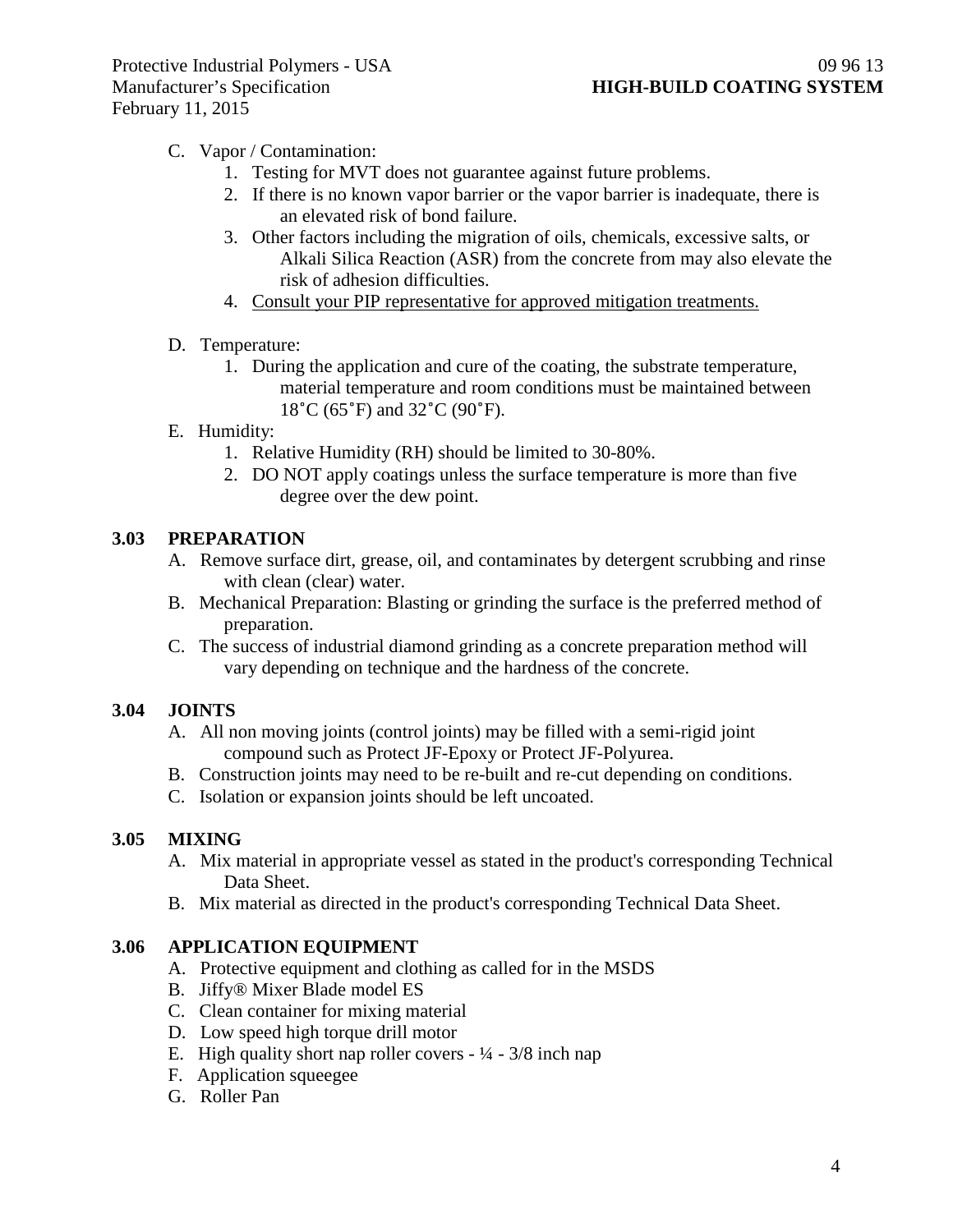#### **3.07 APPLICATION**

- A. Protect 1200 WR Waterbased Epoxy Primer
	- 1. Apply the properly mixed material to the substrate using a notched or flat squeegee and level uniformly with a non shed 3/8" roller.
- B. Protect 1000-HB Epoxy Base Coat
	- 1. Apply the properly mixed topcoat to the primed substrate using a notched squeegee and level uniformly with a non shed 3/8" roller.
	- 2. Leaving the material sit in the pail longer than 10 minutes will result in an increase of viscosity and reduce leveling properties.
- C. Top Coat
	- 1. Protect 2000 UR Urethane-apply the properly mixed material to the substrate using a pan and a non shed 3/8" roller.
	- 2. Protect 4300 PA- apply with a notched squeegee and 3/8" nap non shed roller. Leaving the material sit in the pail longer than 10 minutes will result in an increase of viscosity and reduce leveling properties.
- D. Tolerances:
	- 1. Hangarspec HB-3: 20-30 mils

#### **3.08 SPEADING RATE**

- A. Primer the degree of porosity in the concrete will greatly affect coverage rates. Typical consumption rates for primer application are 6-8 mils, (200-267 SF/gal).
- B. Epoxy Base Coat can be applied at 10-15 mils (100-167 SF/gal).
	- 1. The best practice is to measure and grid the floor to be sure of consistent application rate.
- C. Top Coat
	- 1. Protect 4300 PA- is applied at 10 mils (160 SF/gal).
	- 2. Protect 2000 UR- can be applied at 3.5-6 mils (267-458 SF/gal).

## **3.09 CURING**

- A. Allow the coating to cure (dry) for a minimum 24 hours after application at  $24^{\circ}$ C (75˚F) and 50% RH before opening the floor to light traffic, allow more time for low temperatures and higher humidity or for heavier traffic.
- B. Full coating properties may take up to 7 days to develop.

#### **3.10 REPAIR**

A. Repair gouges, chip outs, and scratches as soon as possible to prevent moisture and chemical under cutting and permanent damage to the floor coating.

## **3.11 RECOAT**

- A. Refer to appropriate product's Technical Data Sheet for recoat timetables and allowable recoat parameters as presented by the manufacturer.
- B. If the re-coat window has expired, the prior cured coating surface must be sanded with 100 grit sand paper or sanding screen installed on a swing-type floor buffer.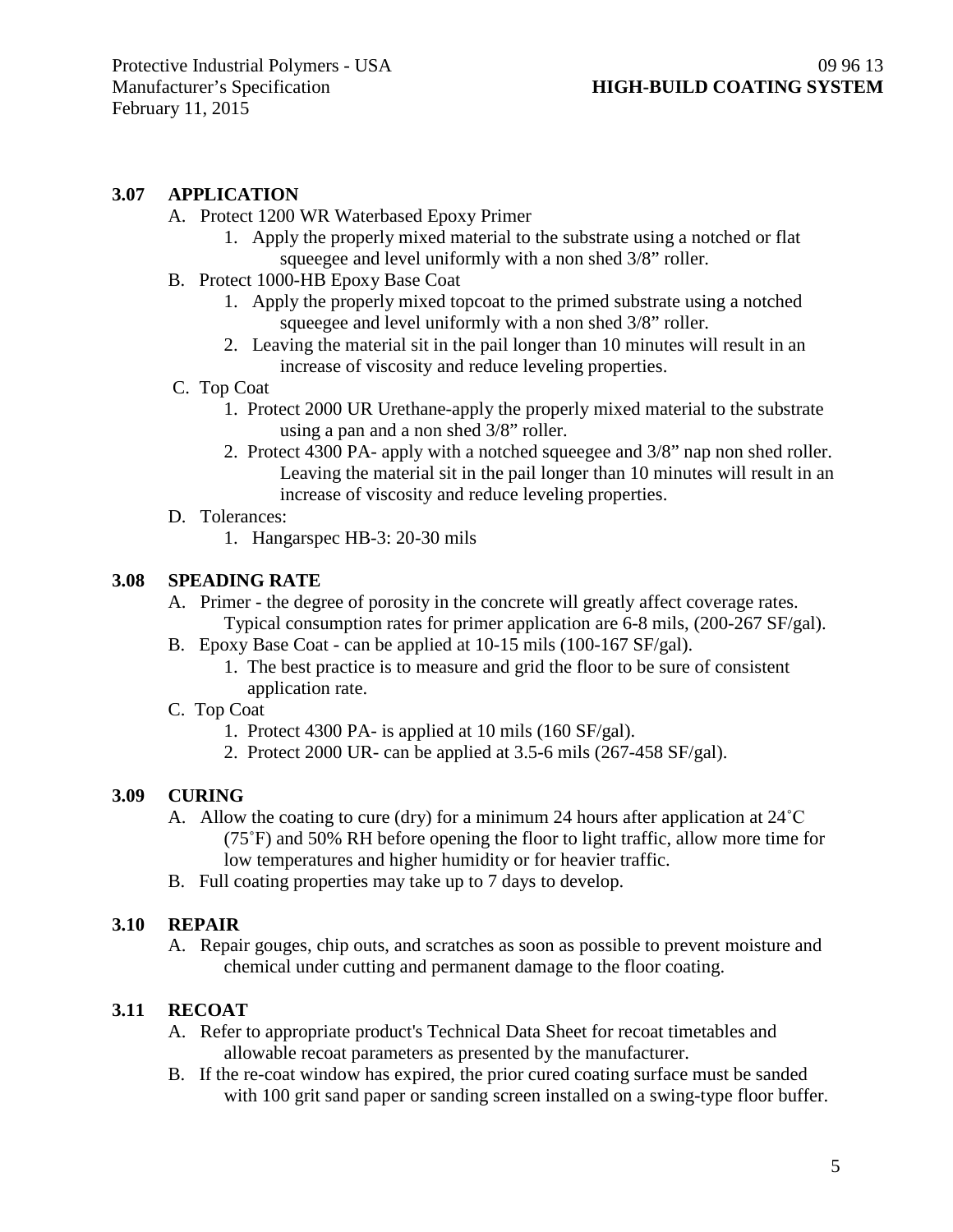February 11, 2015

- C. Sand to a uniform dulled surface.
- D. Remove all sanding debris with a vacuum and damp mop.
- E. Scrub with detergent and rinse with clean (clear) water.
- F. Surface must be dry before recoating.

#### **3.12 SITE QUALITY CONTROL**

- A. Site Tests and Inspections: per manufacturer's guidelines
- B. Non-Conforming Work: remove immediately and dispose off site

# **3.13 ADJUSTING**

A. Permitted only upon manufacturer's approval in writing

## **3.14 CLEANING**

- A. Remove masking, draping, and other protection from adjacent surfaces.
- B. Remove remaining materials and debris from job site and dispose of them according with local rules and regulations. Leave area in clean condition free of debris.

# **3.15 CLOSEOUT ACTIVITIES**

- A. Notify manufacturer of completion of installation
- B. Forward operation and maintenance data to owner/owner's rep
- C. Forward effective warranty date and information to owner/owner's rep

## **3.16 PROTECTION**

- A. Pointed items or heavy items dropped on the floor may cause chipping or concrete pop out damage.
- B. Plasticizer migration from rubber tires can permanently stain the floor coating.
- C. If a rubber tire is planned to set on the floor for a long period of time, place a piece of acrylic sheet between the tire and the floor to prevent tire staining.
- D. Rubber burns from quick stops and starts from lift trucks can heat the coating to its softening point causing permanent damage and marking.

# **3.17 MAINTENANCE**

- A. Allow floor coating to cure at least one week before cleaning by mechanical means (IE: sweeper, scrubber, disc buffer).
- B. Increased life of the floor will be seen with proper maintenance and will help maintain a fresh appearance of your new Protective Industrial Polymers floor.
- C. Regularly sweep to avoid ground in dirt and grit which can quickly dull the finish, decreasing the life of the coating.
- D. Spills should be removed quickly as certain chemicals may stain and can permanently damage the finish.
- E. Only soft nylon brushes or white pads should be used on your new floor coating. Premature loss of gloss can be caused by hard abrasive bristle Polypropylene (Tynex®) brushes.
- F. Heavy objects dragged across the surface will scratch all floor coatings. Avoid gouging or scratching the surface.